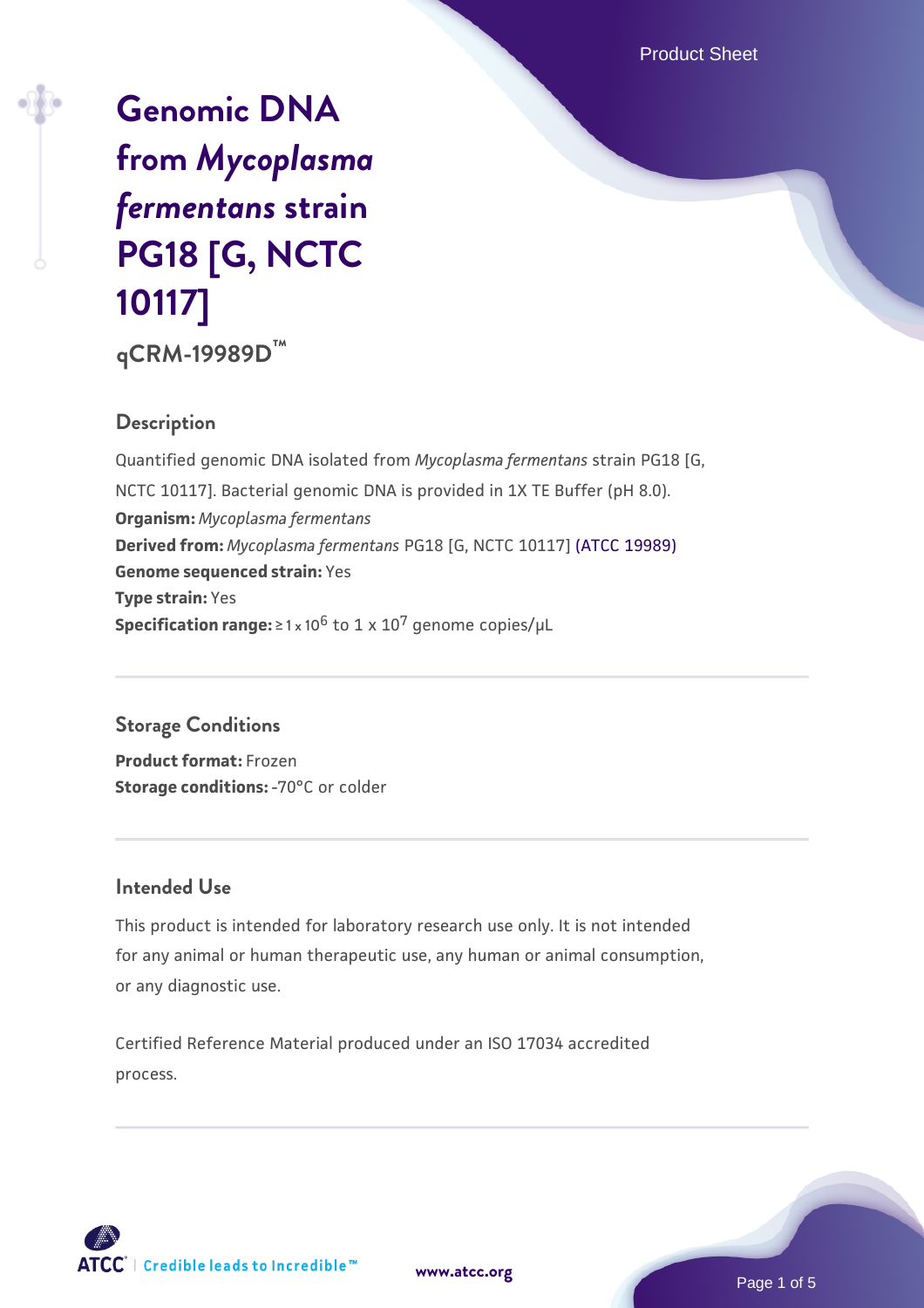**qCRM-19989D**



# **Biosafety Level 1**

ATCC determines the biosafety level of a material based on our risk assessment as guided by the current edition of *Biosafety in Microbiological and Biomedical Laboratories (BMBL)*, U.S. Department of Health and Human Services. It is your responsibility to understand the hazards associated with the material per your organization's policies and procedures as well as any other applicable regulations as enforced by your local or national agencies.

# **Certificate of Analysis**

For batch-specific test results, refer to the applicable certificate of analysis that can be found at www.atcc.org.

## **Handling Procedures**

- 1. Thaw the vial at room temperature.
- 2. Avoid exposing genomic DNA to repeated freeze-thaw cycles. Subjecting genomic DNA to repeated free/thaw cycles may result in degradation of the DNA and variations in copies/µL.

# **Quality Control Specifications**

**Integrity:** Integrity of DNA was determined by electrophoresis on a 1% agarose gel stained with ethidium bromide. **Functional tests:** Functional activity was confirmed by PCR amplification of the 16S ribosomal RNA gene.

**Identity:** Identity confirmed by sequencing of 16S ribosomal RNA gene.

**Notes**





Page 2 of 5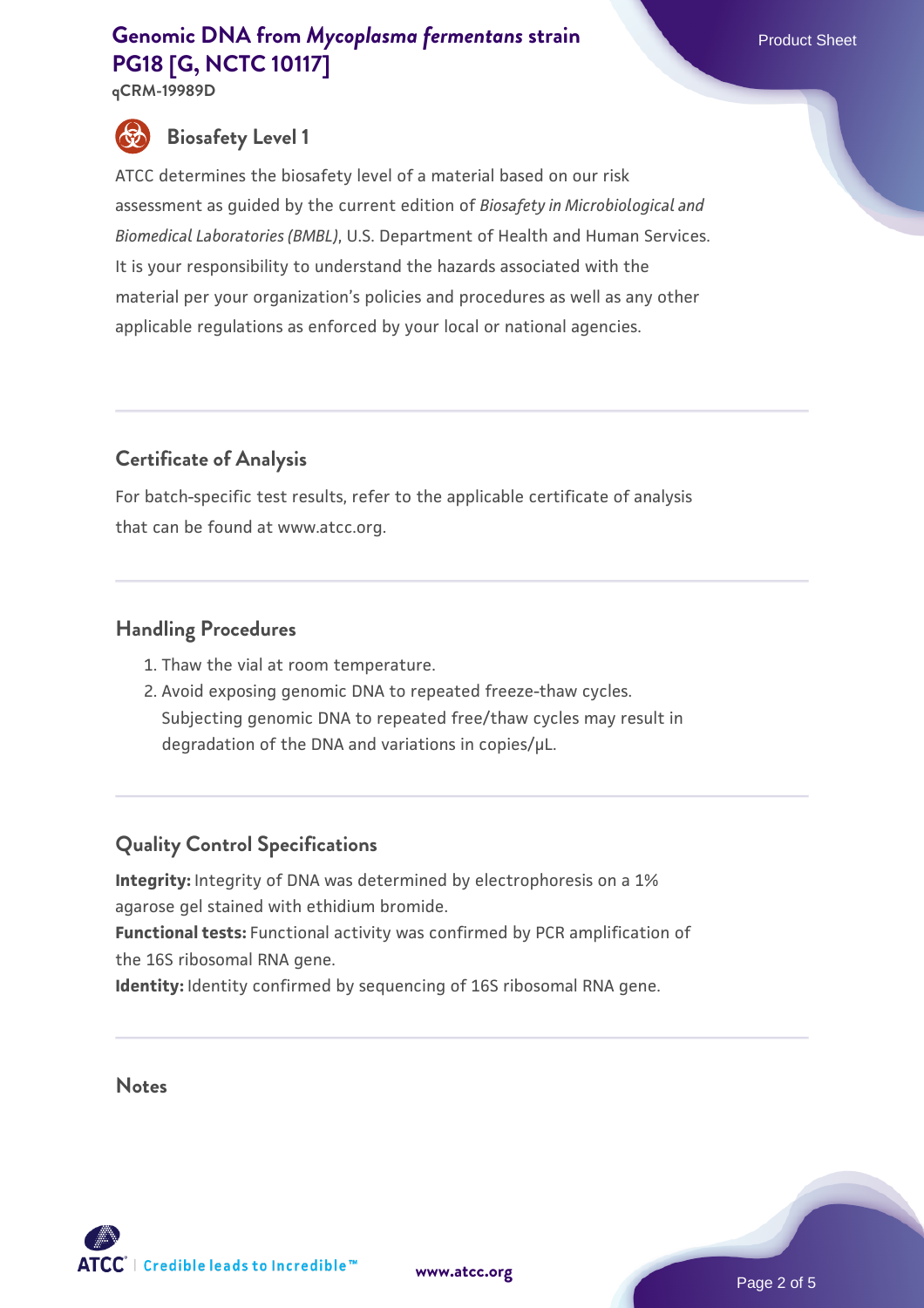#### **qCRM-19989D**

This preparation of high molecular weight DNA is appropriate for use in the polymerase chain reaction (PCR)\* process and other molecular biology applications.

\*The PCR process is covered by patents owned by Hoffmann-La Roche Inc. Use of the PCR process requires a license.

Droplet Digital™ PCR is a trademark of Bio-Rad Laboratories, Inc.

#### **Material Citation**

If use of this material results in a scientific publication, please cite the material in the following manner: Genomic DNA from *Mycoplasma fermentans* strain PG18 [G, NCTC 10117] (ATCC qCRM-19989D)

#### **References**

References and other information relating to this material are available at www.atcc.org.

#### **Warranty**

The product is provided 'AS IS' and the viability of ATCC® products is warranted for 30 days from the date of shipment, provided that the customer has stored and handled the product according to the information included on the product information sheet, website, and Certificate of Analysis. For living cultures, ATCC lists the media formulation and reagents that have been found to be effective for the product. While other unspecified media and reagents may also produce satisfactory results, a change in the ATCC and/or depositor-recommended protocols may affect the recovery, growth, and/or function of the product. If an alternative medium formulation or reagent is used, the ATCC warranty for viability is no longer valid. Except as expressly set forth herein, no other warranties of any kind are

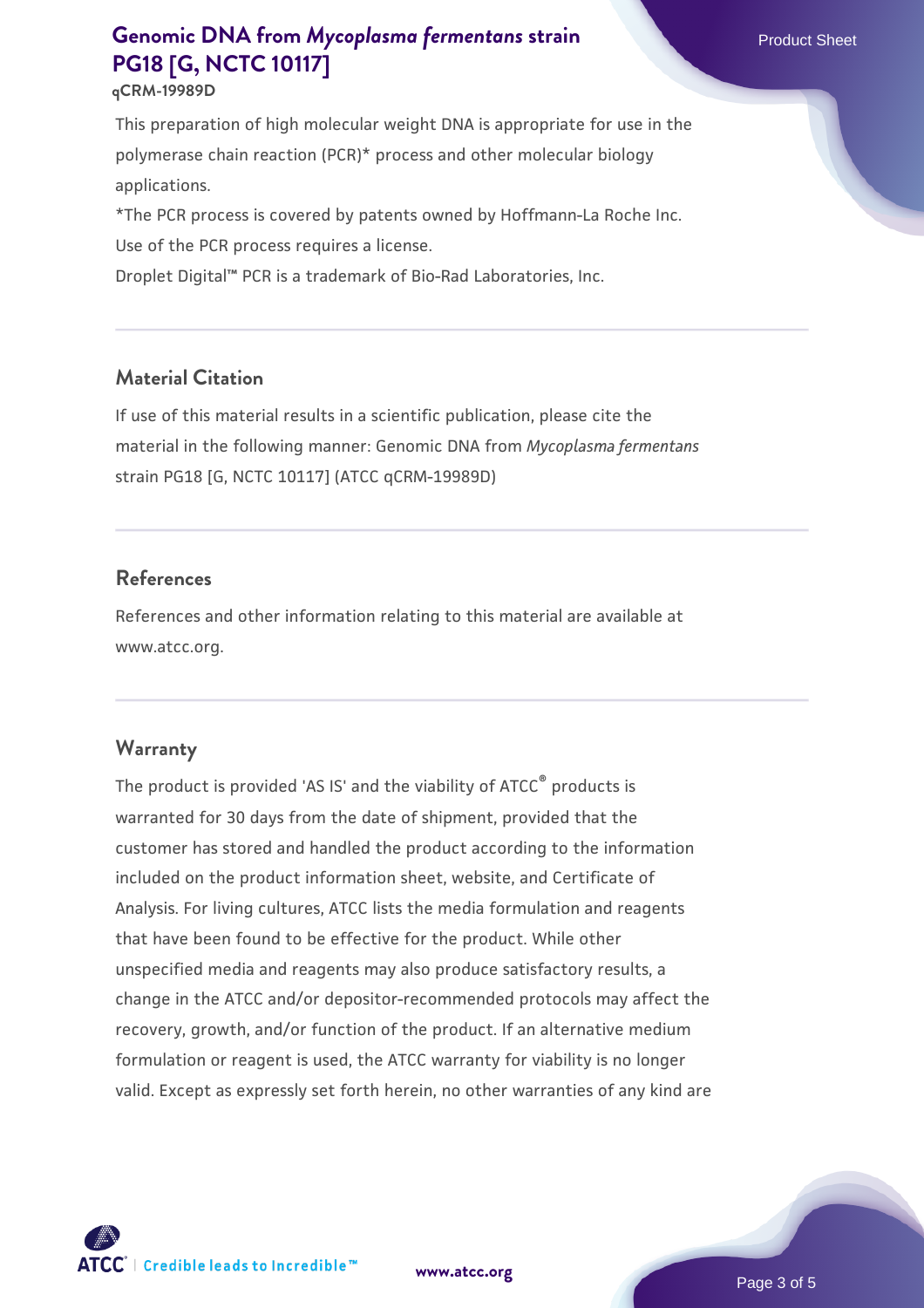#### **qCRM-19989D**

provided, express or implied, including, but not limited to, any implied warranties of merchantability, fitness for a particular purpose, manufacture according to cGMP standards, typicality, safety, accuracy, and/or noninfringement.

## **Disclaimers**

This product is intended for laboratory research use only. It is not intended for any animal or human therapeutic use, any human or animal consumption, or any diagnostic use. Any proposed commercial use is prohibited without a license from ATCC.

While ATCC uses reasonable efforts to include accurate and up-to-date information on this product sheet, ATCC makes no warranties or representations as to its accuracy. Citations from scientific literature and patents are provided for informational purposes only. ATCC does not warrant that such information has been confirmed to be accurate or complete and the customer bears the sole responsibility of confirming the accuracy and completeness of any such information.

This product is sent on the condition that the customer is responsible for and assumes all risk and responsibility in connection with the receipt, handling, storage, disposal, and use of the ATCC product including without limitation taking all appropriate safety and handling precautions to minimize health or environmental risk. As a condition of receiving the material, the customer agrees that any activity undertaken with the ATCC product and any progeny or modifications will be conducted in compliance with all applicable laws, regulations, and guidelines. This product is provided 'AS IS' with no representations or warranties whatsoever except as expressly set forth herein and in no event shall ATCC, its parents, subsidiaries, directors, officers, agents, employees, assigns, successors, and affiliates be liable for indirect, special, incidental, or consequential damages of any kind in connection with or arising out of the customer's use of the product. While reasonable effort is made to ensure authenticity and reliability of materials on deposit, ATCC is not liable for damages arising from the misidentification or misrepresentation of such materials.